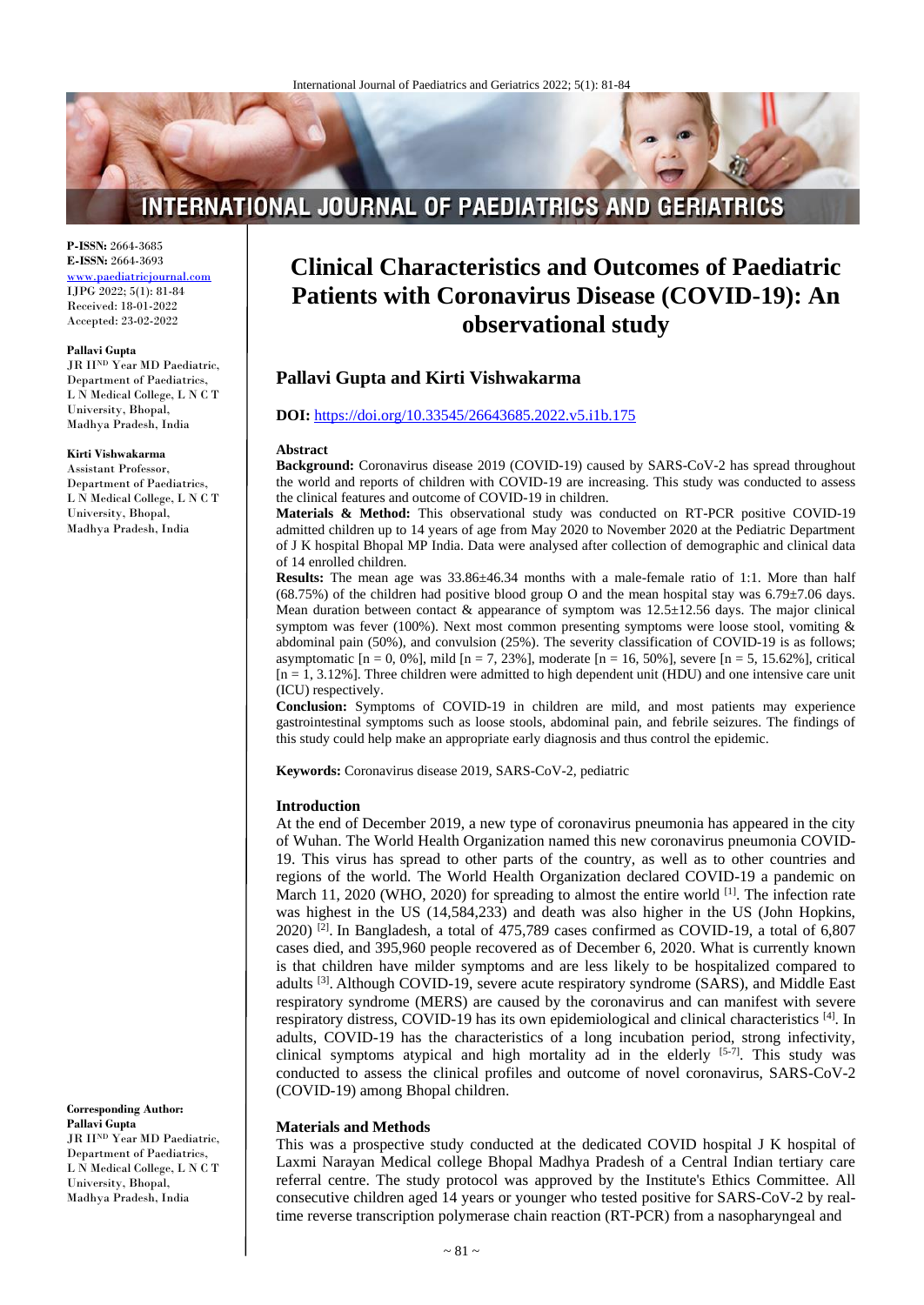oropharyngeal swab were included in the study. combined between April 1, 2020 and July 15, 2020. Our centre was designated as a referral centre for COVID-19 patients (both adults and children) and patients of all severity were referred for admission. Patients were received in a triage area and admitted to the isolation ward, high dependency unit (HDU), or intensive care unit (ICU) based on assessment of disease severity [10]. The severity of COVID-19 is classified as mild, moderate, severe, and critical based on clinical or radiological features [4]. Mild cases included children with upper respiratory symptoms only. Children with lower respiratory tract involvement (clinical or radiological signs of pneumonia) but no signs of severe pneumonia or hypoxemia were classified as having moderate disease. Severe disease included children with clinical features of severe pneumonia and/or hypoxemia  $(SpO2 < 90\%$  on room air) and those with severe diarrhoea and dehydration. The presence of acute respiratory distress syndrome (ARDS) and/or multiple organ dysfunction was classified as critical illness. This study included all-severe children, including asymptomatic children according to current admission policy. Laboratory investigations were performed only in children with moderate to severe symptoms and/or comorbidities. Complete blood count, liver and kidney function tests, C-reactive protein, chest Xray and RT-PCR for H1N1 influenza were the most requested tests. Antibiotics were prescribed in children with pneumonia. Steroids and other repurposed therapies were used on a case-by-case basis. Data was collected from case files and electronic records on a pre-designed case record form. Information on demographic and clinical details, including age, gender, contact history, contact type, vaccination status, comorbidities, clinical features, and laboratory investigations, was recorded. Severity of illness, respiratory involvement, chest imaging findings, type of respiratory support, use of antibiotics, steroids, and vasoactive drugs were recorded. The outcome included length of hospital stay, recovery, and deaths.

Data related to follow-up RT-PCR tests were recorded when available. During the initial weeks, according to hospital policy, all children had a follow-up RT-PCR test after 4 days of asymptomatic period or 7 days after admission, whichever was later. If the follow-up test was positive, the test was repeated every 4 days, until it was negative. Patients were discharged after two consecutive negative RT-PCR tests 24 h apart. Time to RT-PCR negativity was calculated based on the duration between the first positive RT-PCR test and the first negative RT-PCR test of two consecutive negative tests. RT-PCR testing was performed on combined nasopharyngeal and oropharyngeal swabs immersed and transported in viral transport medium. RNA was extracted and RT-PCR was performed according to the standard protocol of the National Institute of Virology, Pune [11]. Collected data were analyzed using the SPSS (Statistical Package for Social Sciences) version 22.0 for Windows (SPSS Inc., Chicago, Illinois, USA). Qualitative variables were expressed as frequency, percentage and quantitative variables as mean ±standard deviation.

### **Results**

A total of 145 children were screened for COVID-19 by RT-PCR at our centre, of which 6 tested positive for SARS-CoV-2. Another 26 children were referred from other health centres after a positive RT-PCR test. Thus, a total of 32

children admitted to the centre were included in this study. The mean age was 33.86±46.34 months with a male-female ratio of 1:1. More than half (68.75%) of the children had positive blood group O and the mean hospital stay was 6.79±7.06 days. Out of 32 (100%) children, 10 (31.25%) were between 1-12 months, 12 (37.5%) were 13-36 months, 6 (18.75%) were 37-60 months and 4 (12.5%) were of 61- 177 months. Out of 100% (32 children), 68.75% (22 children) were O positive, 18.75% 96children) were A positive and 12.5% (4 children) were B positive. Out of 100% (32 children), 50% (16 children) were male and 50% (16 children) were females. Mean duration of hospital stay was 6.79±7.06 days. (Table 1) Most common symptom was fever seen in 32/32 (100%) of the patients with the mean duration of 5.09±2.02 days. Next most common symptom was GIT symptom e.g., loose stool, vomiting & abdominal pain which was 50%. Convulsion was found in 25% of the patient, cough, fatigue and myalgia in 50% patients, ascites in 15.62% patients, breathing difficulty in 50% patients, sore throat, redness and swelling of the hands and loss of taste or smell in 18.75% patients, more than one fourth (25%) of the patients had low SPO2. (Table 2). Only a little over half 18/32 (56.25%) had completed age-appropriate immunization though majority had received BCG at birth (30/32, 94%) and at least one dose of measles and rubella (MR) vaccine ( $n = 21, 68%$ ). History of contact with COVID-19 patient was present in only 4/32(12.5%) cases. None of the children had a travel history or attended school or other mass gathering. (Table 3) 18.75% children had pneumonia. It was observed that 18/32(56.25%) of the COVID-19 children presented as acute gastroenteritis and followed by febrile convulsion in 8/32(25%) (Table 4). Nephrotic syndrome and Urinary tract infection were found in 2/32 (6.25%) and 2/32 (6.25%) cases respectively. Associated invasive diarrhoea was found in 5/32(15.62%) of the cases. Enteric fever, barter syndrome dengue fever was found in 3.12% cases. Acute severe asthma was seen in 6.25% cases. Recovery was found 100% without any mortality in this study. The severity classification of COVID-19 is as follows; asymptomatic  $[n = 0, 0\%]$ , mild  $[n]$  $= 7, 23\%$ ], moderate  $[n = 16, 50\%]$ , severe  $[n = 5, 15.62\%]$ , critical  $[n = 1, 3.12\%]$ . Three children were admitted to high dependent unit (HDU) and one intensive care unit (ICU) respectively. Of 3 children who were invasively ventilated, one child was non-hypoxemic and required mechanical ventilation due to underlying neurodevelopmental illness and status epilepticus. Other two children had underlying congenital heart disease with pneumonia, heart failure and hypoxemia. Hypotensive shock was noted in 4 children; two in children with congenital heart disease and one in a child with severe diarrhoea and hypovolemia. Antibiotics (ceftriaxone and/or azithromycin) were used in 6 children and 2 received steroids. Empirical oseltamivir was given in 3 children until H1N1 influenza infection was excluded. None of the children in the present cohort received hydroxychloroquine or repurposed antivirals. Median (IQR) length of hospital stay in survivors was 6.79±7.06 (1-30) days. Follow-up RT-PCR before discharge was performed in 32 children and the median (IQR) duration to RT-PCR negativity was 16 (12–19) days.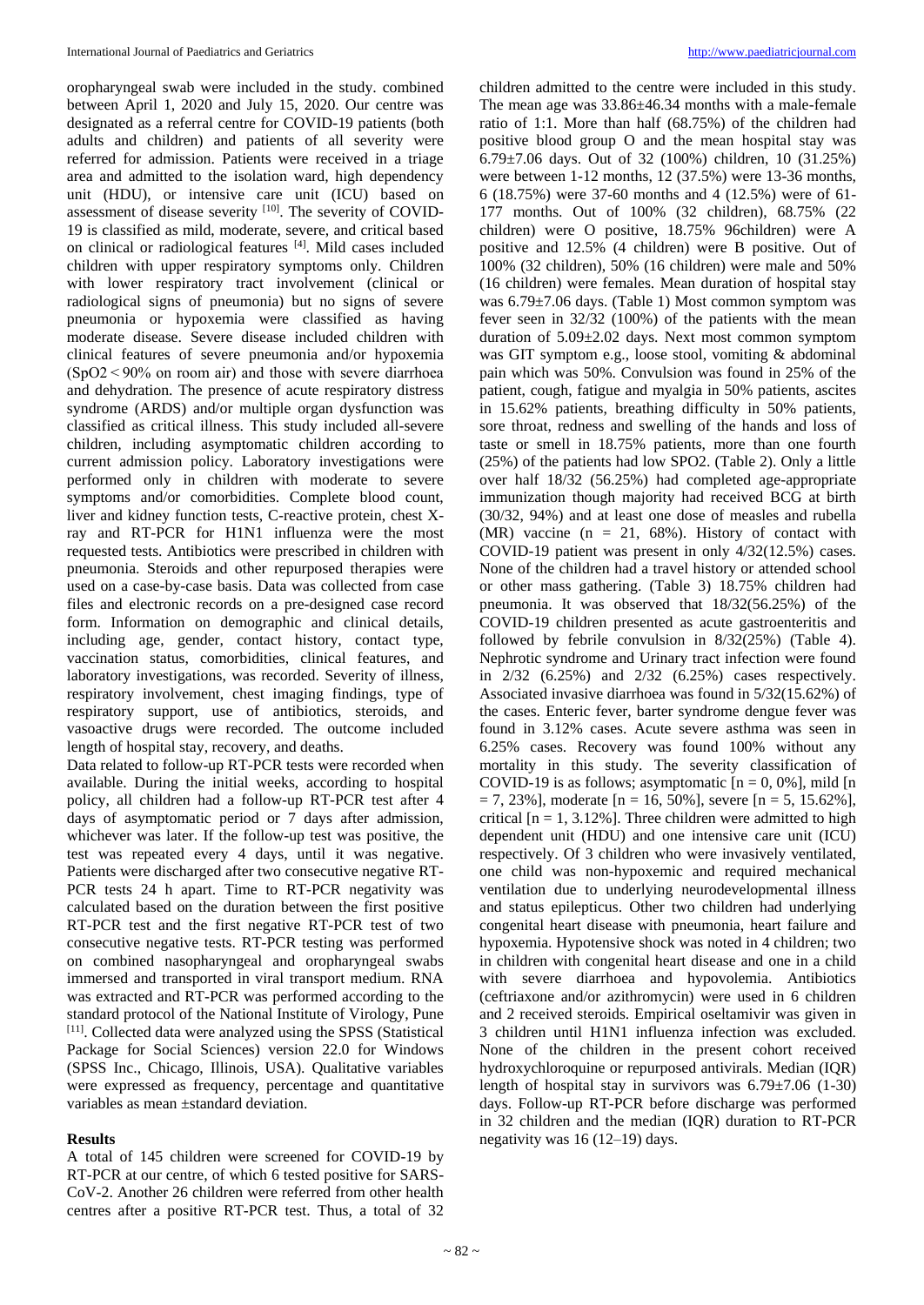**Table 1:** Demographic data and clinical characteristics of the children with COVID-19 (N=32)

| <b>Diagnosis</b>                          | N(%        |
|-------------------------------------------|------------|
| Acute gastroenteritis                     | 18 (56.25) |
| Febrile convulsion 1 <sup>st</sup> attack | 8(25)      |
| Pneumonia                                 | 6(18.75)   |
| Invasive diarrhoea                        | 5(15.62)   |
| Nephrotic syndrome                        | 2(6.25)    |
| UTI                                       | 2(6.25)    |
| Enteric fever                             | 1(3.12)    |
| Bartter syndrome                          | 1(3.12)    |
| Dengue fever                              | 1(3.12)    |
| Acute severe asthma                       | 2(6.25)    |

**Table 2:** Distribution of the study patients by clinical findings (N=32)

| <b>Clinical features</b>                                        | N(%                              |
|-----------------------------------------------------------------|----------------------------------|
| Fever                                                           | 32 (100)                         |
| Duration of fever (in days)<br>Mean $\pm$ SD<br>Range (min-max) | $5.09 \pm 2.02$<br>$(2-10$ DAYS) |
| Abdominal pain, vomiting,<br>Loose motion                       | 16(50)                           |
| Convulsion                                                      | 8 (25)                           |
| Cough                                                           | 16(50)                           |
| Edema                                                           | 8(25)                            |
| Ascites                                                         | 5(15.62)                         |
| Breathimg difficulty                                            | 16(50)                           |
| Sore throat                                                     | 6(18.75)                         |
| Fatique, myalgia                                                | 16(50)                           |
| Redness and swellimg of the lips<br>And tongue                  | 6 (18.75)                        |
| Redness and swelling of the hands<br>And feet                   | 6(18.75)                         |
| Loss of taste or smell                                          | 6(18.75)                         |
| Low SPO2 $(\leq 92\%)$                                          | 8 (25)                           |

**Table 3:** Distribution of study patients by H/O contact (N=32)

| <b>Study patients</b>                      | <b>Frequency</b> |
|--------------------------------------------|------------------|
| H/O contact with Covid patients            | 4(12.5)          |
| H/O fever in family member                 | 2(6.25)          |
| Duration between contact and appearance of |                  |
| Symptom                                    | $12.5 \pm 12.56$ |
| Mean $\pm$ SD                              |                  |
| Range (min-max)                            | $(2-30)$         |

**Table 4:** Distribution of the study patients by disease caused after COVID-19 infection (N=32)

| <b>Diagnosis</b>                          | N(%)       |
|-------------------------------------------|------------|
| Acute gastroenteritis                     | 18 (56.25) |
| Febrile convulsion 1 <sup>st</sup> attack | 8(25)      |
| Pneumonia                                 | 6(18.75)   |
| Invasive diarrhoea                        | 5(15.62)   |
| Nephrotic syndrome                        | 2(6.25)    |
| UTI                                       | 2(6.25)    |
| Enteric fever                             | 1(3.12)    |
| Bartter syndrome                          | 1(3.12)    |
| Dengue fever                              | 1(3.12)    |
| Acute severe asthma                       | 2(6.25)    |

#### **Discussion**

Globally, children are less frequently affected by the disease. As per WHO–China joint mission report, children <18 y of age accounted for only 2.4% of 55,924 laboratory confirmed cases of COVID-19 in China, most of whom were household contacts of positive cases [8]. Similarly,

Centers for Disease Control (CDC) from USA reported 2572 patients aged <18 y amounting to 1.7% of total COVID-19 cases [9] . Data from India showed comparatively higher incidence; ICMR laboratory surveillance network reported 3.6% and 8.1% of total cases in age group 0–9 y and 10–19 y, respectively between 22 January 2020 and 30 April 2020<sup>[10]</sup>. The illness severity in pediatric age group also seems to be milder as compared to adults  $[10, 11, 12, 13, 14]$ . Hospitalization rates for patients <18 y ranged from 5.7% to 20% in USA with only 0.6%- 2% requiring intensive care [15]. Of the 731 pediatric patients with confirmed SARS-CoV-2 infection reported from China, 12.9% were asymptomatic and 43.1% had only mild upper respiratory illness (URI). Moderate disease defined as lower respiratory tract signs in addition to URI symptoms, but without shortness of breath or hypoxemia was noted in another 41%. Only 2.5% children had severe disease with hypoxemia and 0.4% had critical illness with organ dysfunction [16]. In our centre, there were 32 confirmed cases of covid-19 in which 0% were asymptomatic, 23% were mild, 50% moderate and 15.62% were severe. Severe respiratory disease is the most concerning clinical presentation in adult patients. Initial reports during the pandemic suggested children have milder illness during acute infection  $[17]$ . In this study the mean age was 33.86±46.34 months which was near similar with the study by Hoang A *et al.* Tung Ho CL *et al.* Mustafa NM *et al.* and Guo C-X *et al.* [18-21] Male female ratio in our study was 1:1 but in other study it was 1.2:1.  $[18-21]$ . The mean duration of hospitalization was 6.79±7.06 days. Fever was the most common symptom seen in 100% of the patient which was similar with the previous study done by Sayeeda Anwar *et al.* as well as Ghosh UK *et al.* where fever was found in 89.1% and 80.28% of the patients respectively  $[22, 1]$ 23] . Second most common symptoms were loose stool, vomiting, abdominal pain which was half (50%) of the patients. Whittaker E *et al.* and Feldstein LR *et al.* also found gastrointestinal symptom was the second most common symptom in their study  $[24, 25]$ . Convulsion was found in 25% of the patient while it was 25.4% in study by Ghosh UK *et al.* and 20% in Tan YP *et al.* [23, 24, 25, 26] In our study cough and breathing difficulty was present in 16% & 16% of patient respectively and low SPO2 was found in 8% of patients. Ghosh UK *et al.* found cough in 45.1% of the patient and breathing difficulty in 15.5% of the patient [23]. It was observed that sore throat, redness and swelling of the hands and loss of taste or smell in 18.75% patients, Ghosh UK *et al.* reported sore throat as well as anosmia in 33.8% and 2.8% respectively <sup>[23]</sup>. Mustafa NM *et al.* reported sore throat in 36% of the patients  $[20]$ . Only two (14.3%) patients had H/O fever in family member in comparison to other study like Hoang A *et al.* showed that 75.6% of patients were exposed to a family member who was diagnosed with COVID-19<sup>[18]</sup>. The mean duration between contact  $\&$ appearance of symptom was 12.5±12.56 days. Guo C-X *et al.* reported that range of incubation period was 6 to 13 days [21] . Invasive diarrhea was diagnosed in 15.62% of the patients. Similar result found in study done by Feldstein LR *et al.* where gastrointestinal symptom (90%) was most common [25] . Second most common diagnosis was febrile convulsion (28.5%). Pneumonia ware diagnosed in 18.75% of the patients, Mustafa NM *et al.* found pneumonia in 60% cases in his study [20] . It was observed that one patient need ICU care and all (100.0%) patients had recovery. The main limitations of the study are relatively smaller number of